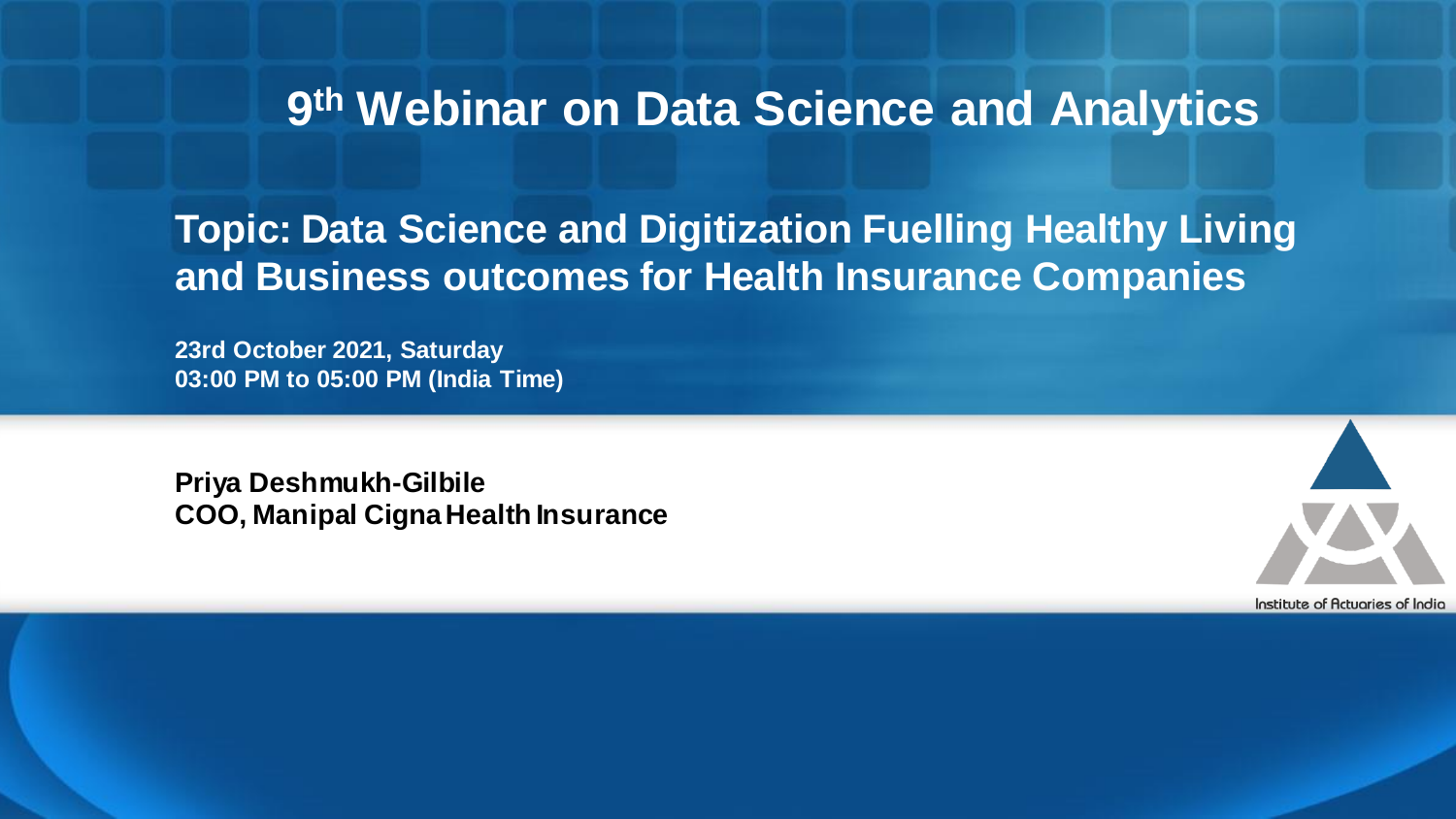# **Agenda**





**Case Studies**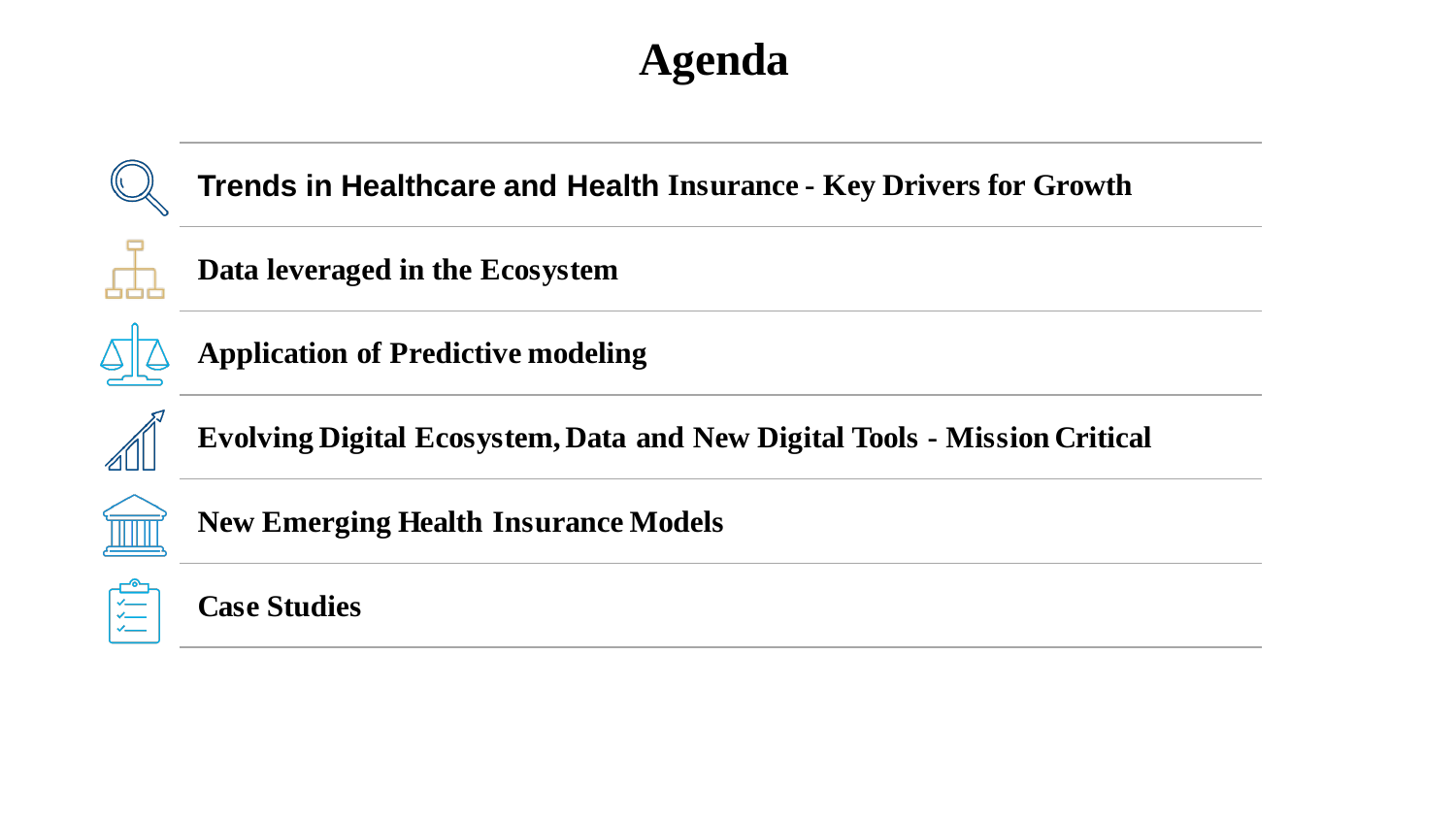### **Increase in scope of healthcare services, and an inset of high digital enablement**

# stitute of Actuories of Indic

### **Trends in healthcare**

**1** Insurance share in hospital revenues increased from 27% to ~40% since 2 years

Focus on preventive and post hospitalization care

**3** Increasing acceptance of home and virtual care due to the pandemic

**7**

**4** NDHM led digitization of patient health records

**5** Micro-segmentation based on lab tests, diseases, etc to design packages, patient CRM

**2**

**6** High focus on "specialty" lines (mother-child, cancer, transplants) & "value" segment

Emergence of new models like Pristyn which focuses on aggregation of capacity & reducing patient discharge time

### **What it means for industry participants**

**Need for evolved coverages**(OPD, specialty lines, home & virtual care, etc)

**High opportunity in VAS**  incl. wellness and disease & care management

Availability of **digital data** for analytics led **product innovations, improved underwriting & claims**

Demand for **digital, integrated eco-system** for sales, servicing and claims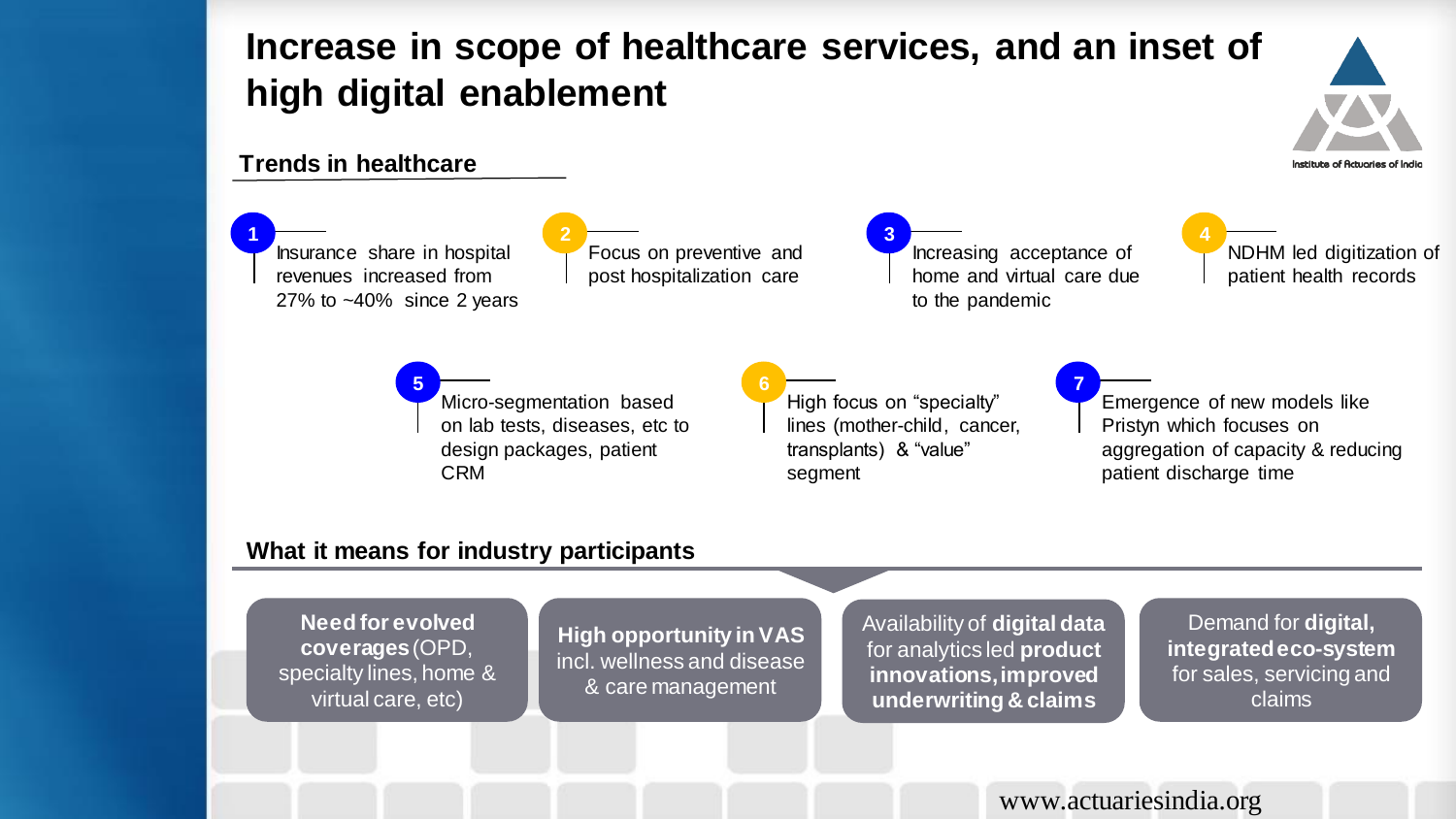### **Indian Health insurance market**

### **Key growth drivers for Health Insurance**

**Increased Awareness** and growing perceptions of insurance needs **A B C D E**

**High out of pocket expenditure** of more than 65%

**Increase in preventive healthcare** due to rise in lifestyle based ailments coupled with rising income levels

#### **Technology usage with** Insurers launching mobile apps

& internet based

services

**Government reforms** 

Institute of Actuaries of Indio

across product and distribution along with tax incentives of ~15-25K and launch of health insurance schemes at lower cost

#### **Impact of COVID-19 observed across industry players**

#### **Pricing and product trends**

- ► **10-15% increase in ATS for retail and group policies due to increase in protection coverage**
- ► **Increase in GHI premiums due to increased uptake of group health covers by employers**
- ► **Health insurers are governed by a standardized cost structure for COVID-19 treatment**
- ► **COVID specific product issued by all insurers as mandated by IRDAI**
- ► **Design of product to increase coverage of health insurance**
- ► **Rising awareness amongst population due to COVID pandemic**

#### **Rising health claims**

- ► **Health claims due to COVID-19 have tripled to ~INR 562Cr in less than a month as on July '20**
- ► **Average claim amount increased from INR 1.56 lakh in June to INR 1.64 lakh in July**
- ► **Lower pay-outs by insurers since average settlement reduced from INR 90k to INR 80k in the same period**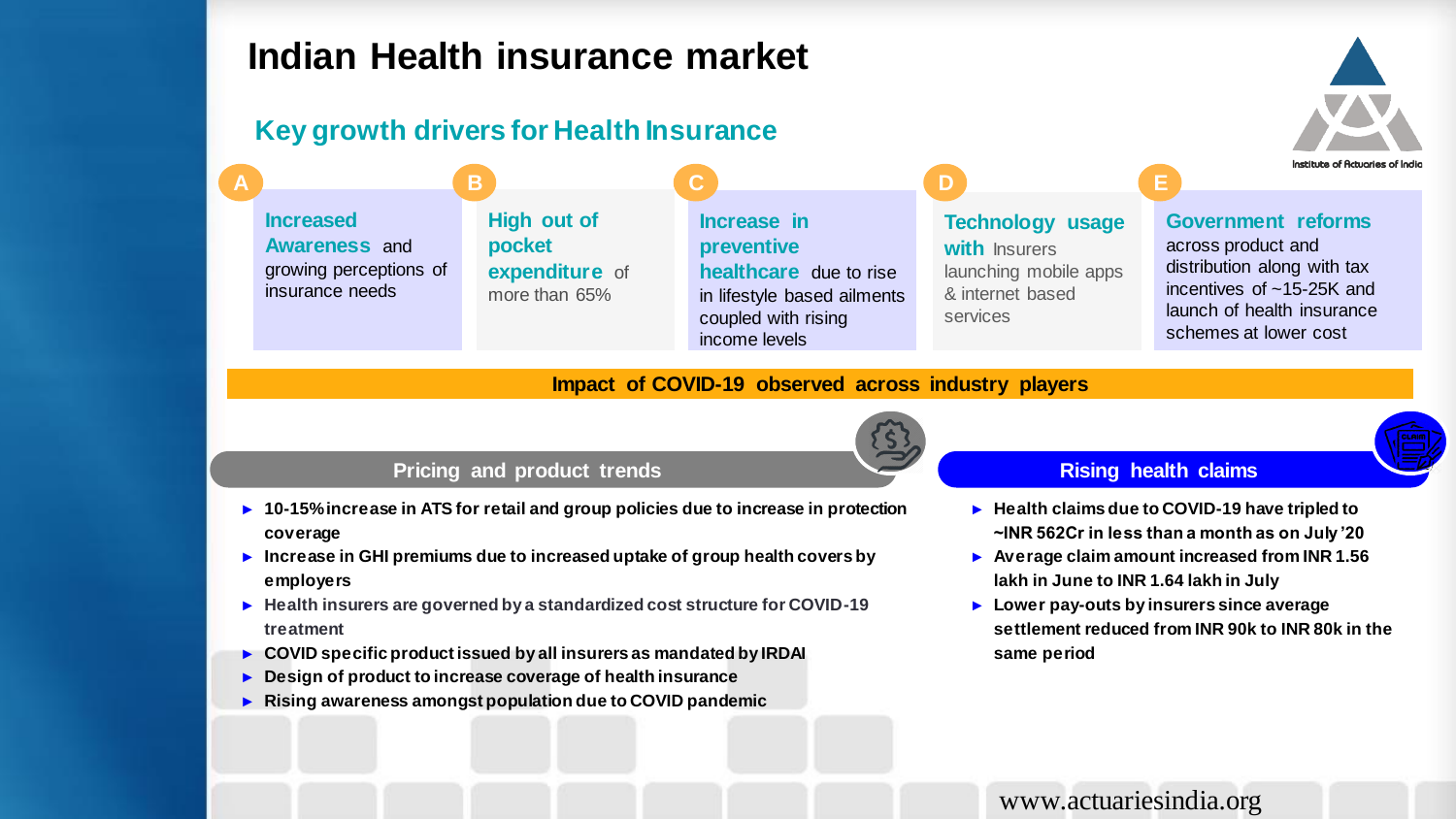### **Structured as well as unstructured data being leveraged for predictive analytics**





Data on hospital admissions, hospital discharges and condition-specific health indicators for predicting spike/fall in admissions



Forecast of conditionspecific health care needs. **Google's DeepMind** ML algorithms in partnership with University College London Hospital detect differences between healthy and cancerous tissues



Use of **IoT** to keep track of patients after discharge. **Triggr Health** can collect and measure users' screen engagement, texting habits, phone logs, sleeping patterns and location



**Parkland Health & Hospital System** used predictive analysis to identify patients at high risk of readmission (decline in readmissions among congestive heart failure patients saved the hospital an estimated \$500,000)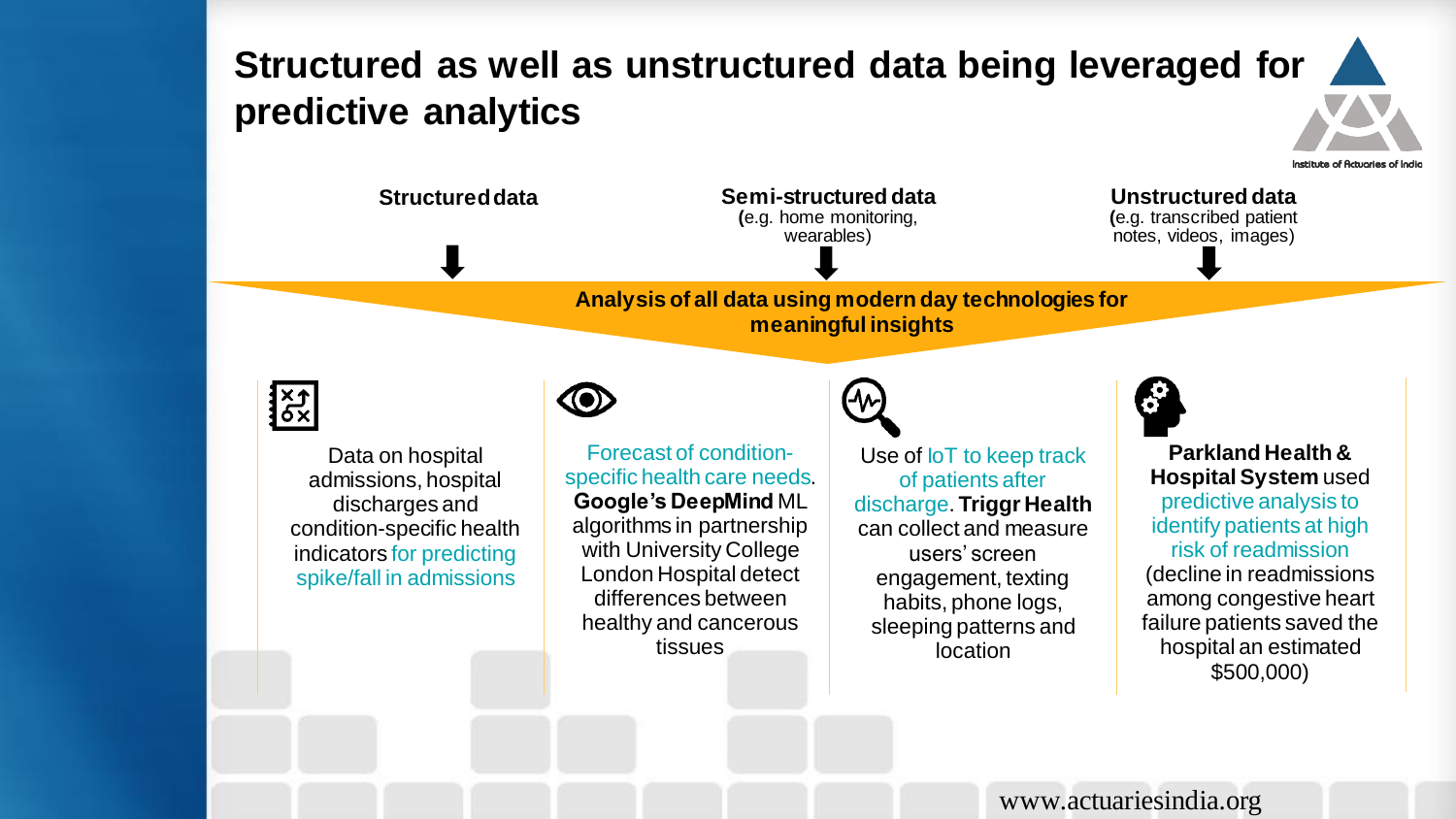**In health insurance too, data analytics provides business insights across the customer lifecycle, thereby enhancing the CRM capabilities**

|                  | <b>Acquisition</b>                                                                                                               | <b>Up-selling</b>                                                                                                                                                  | <b>Cross-selling</b>                                                                                                                          | <b>Churn</b><br>prevention                                                                                           | <b>Win-back</b>                                                                                                                                                      |
|------------------|----------------------------------------------------------------------------------------------------------------------------------|--------------------------------------------------------------------------------------------------------------------------------------------------------------------|-----------------------------------------------------------------------------------------------------------------------------------------------|----------------------------------------------------------------------------------------------------------------------|----------------------------------------------------------------------------------------------------------------------------------------------------------------------|
| <b>Target</b>    | <b>Identification of</b><br>relevant target<br>groups ("gpod<br>risks")<br><b>Optimized</b><br>acquisition of<br>new customers   | <b>Identification of</b><br>customers with<br>highest<br>probability to<br>extend their<br>existing contract<br><b>Higher</b><br>penetration of<br>health products | <b>Identification of t</b><br>target customers<br>to offer other<br>existing products<br><b>Lateral</b><br>penetrations of<br><b>products</b> | <b>Identification of</b><br>vulnerable<br><b>customers</b> who<br>may discontinue<br>the existing<br><b>products</b> | <b>Identification of</b><br>relevant groups<br>due for renewal<br>and tracking<br>renewal rate<br><b>Optimized</b><br>acquisition of<br>existing<br><b>customers</b> |
| Solutions<br>CRM | <b>Customer profiling</b><br>and clustering<br>based on external<br>and internal data<br>Sales channel<br>preference<br>analysis | <b>Scores to identify</b><br>potential up-<br>selling candidates<br>Sales channel<br>preference score<br><b>Costumer value</b><br>analysis                         | <b>Scores to identify</b><br>potential up-<br>selling candidates<br>Sales channel<br>preference score<br><b>Costumer value</b><br>analysis    | <b>Churn scores to</b><br>identify disloyal<br>customers<br><b>Next best action</b><br>analytics                     | <b>Win-back scores</b><br>for identifying<br>customers most<br>likely to return/<br>renew                                                                            |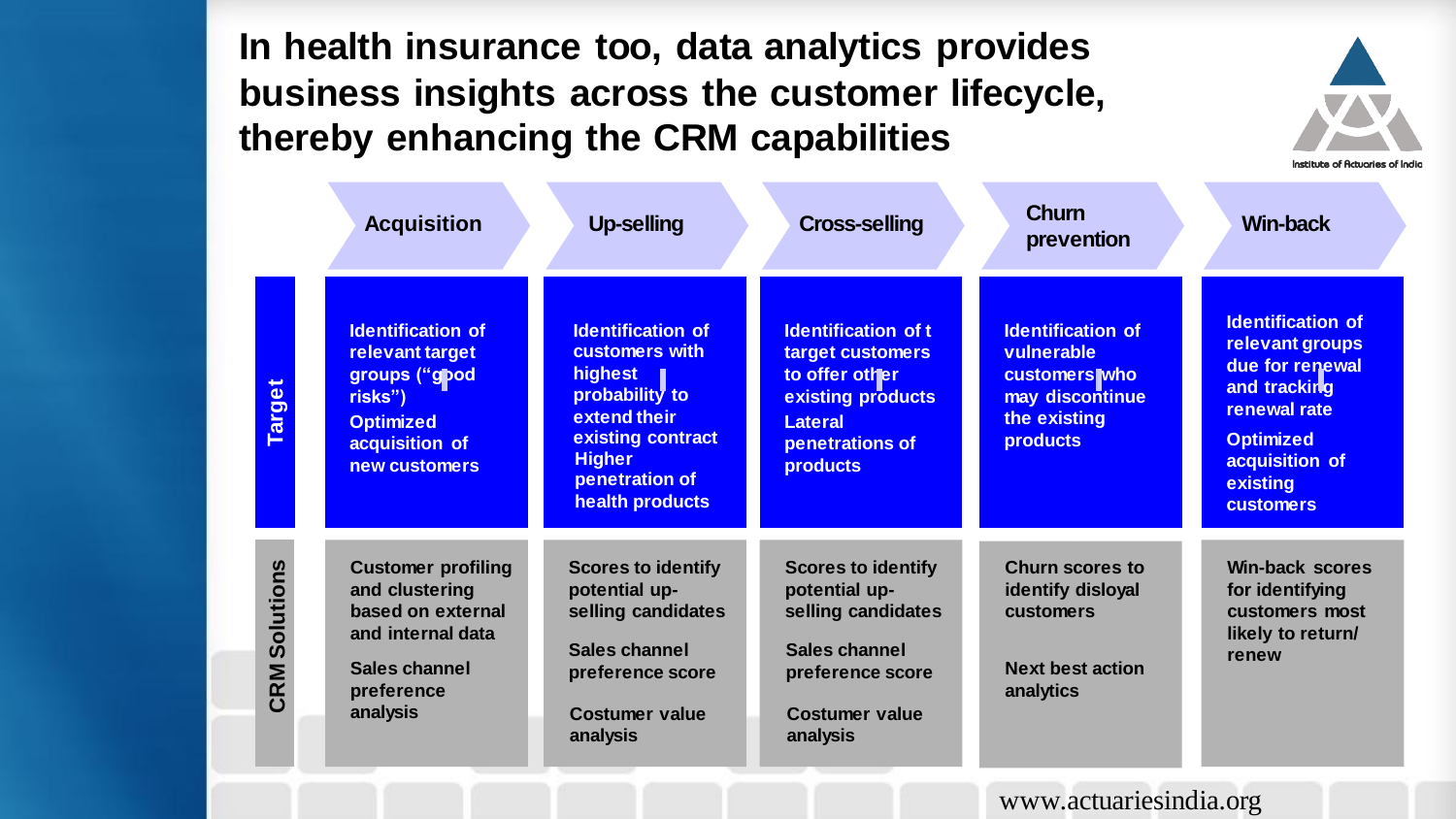### **Churn prevention - optimized by constructing score groups based on internal and external data information**



#### **Churn-index is derived from score groups**

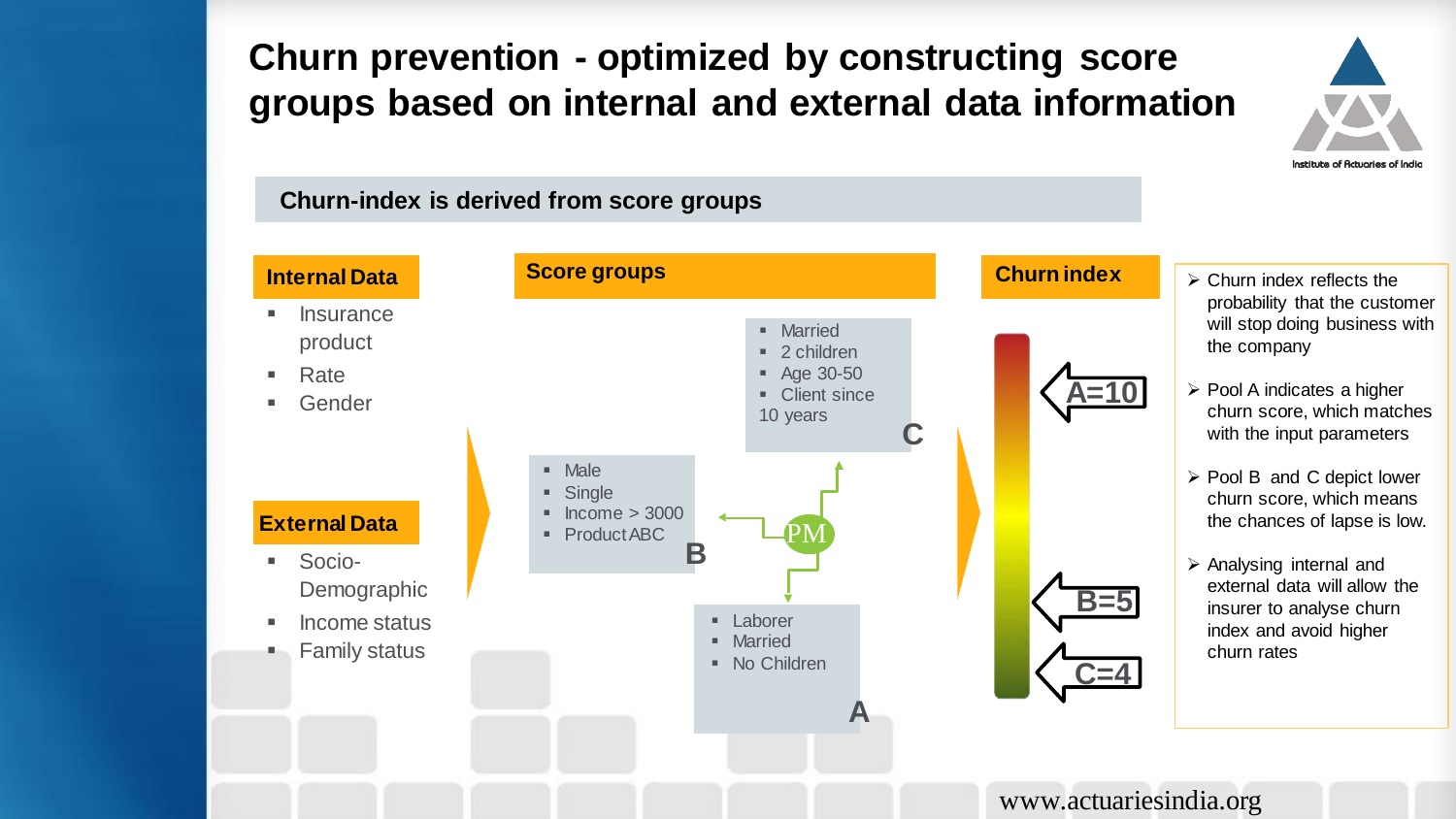### **PM-based pricing yields a stronger differentiation of the risk structure to optimize premium calculation**





**High degree of individualrisk adjustment attracts good risk and increases lapse of bad risk.** 

**Low degree of individual risk adjustment attracts bad risk and increases lapse of good risk.**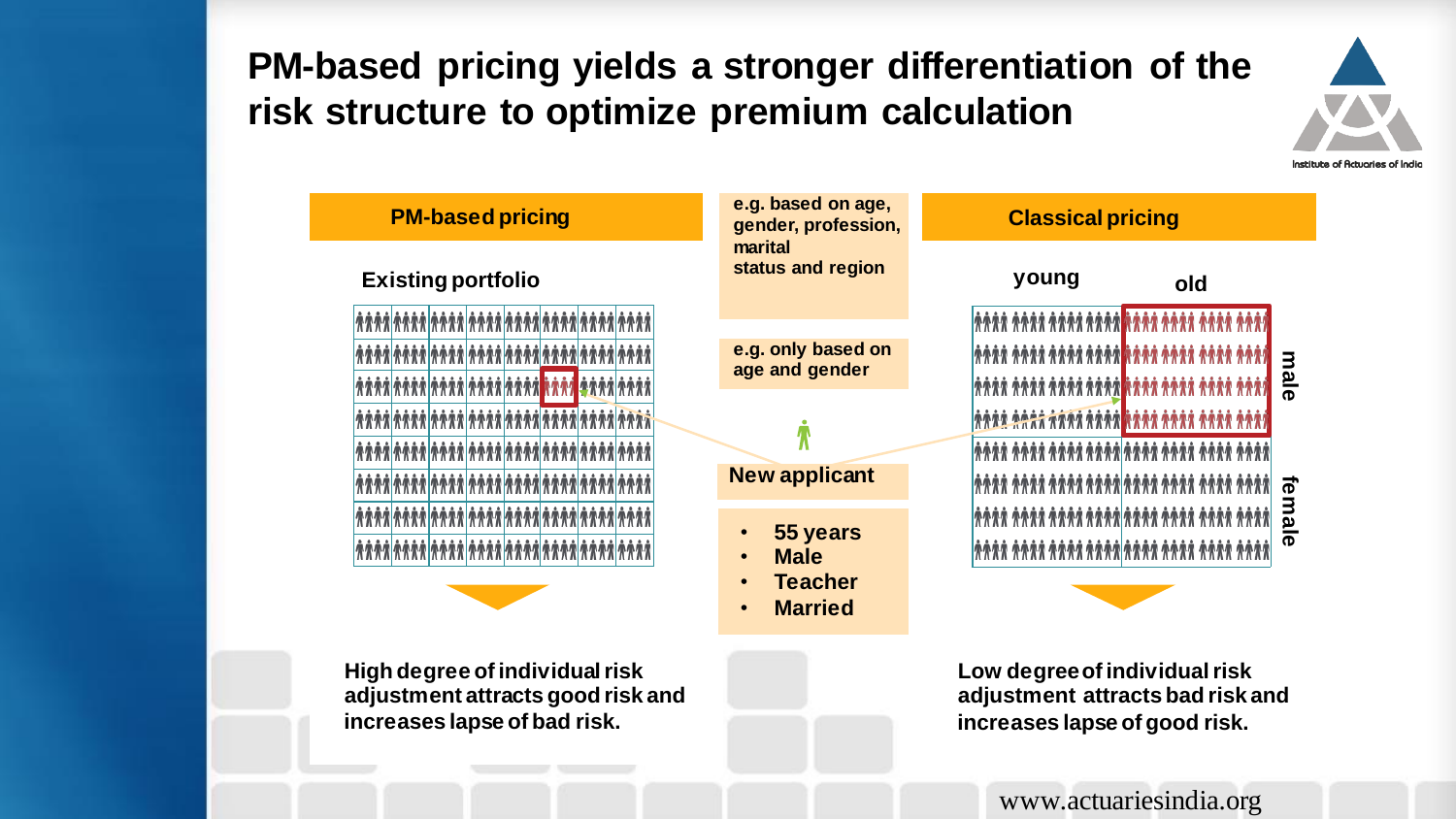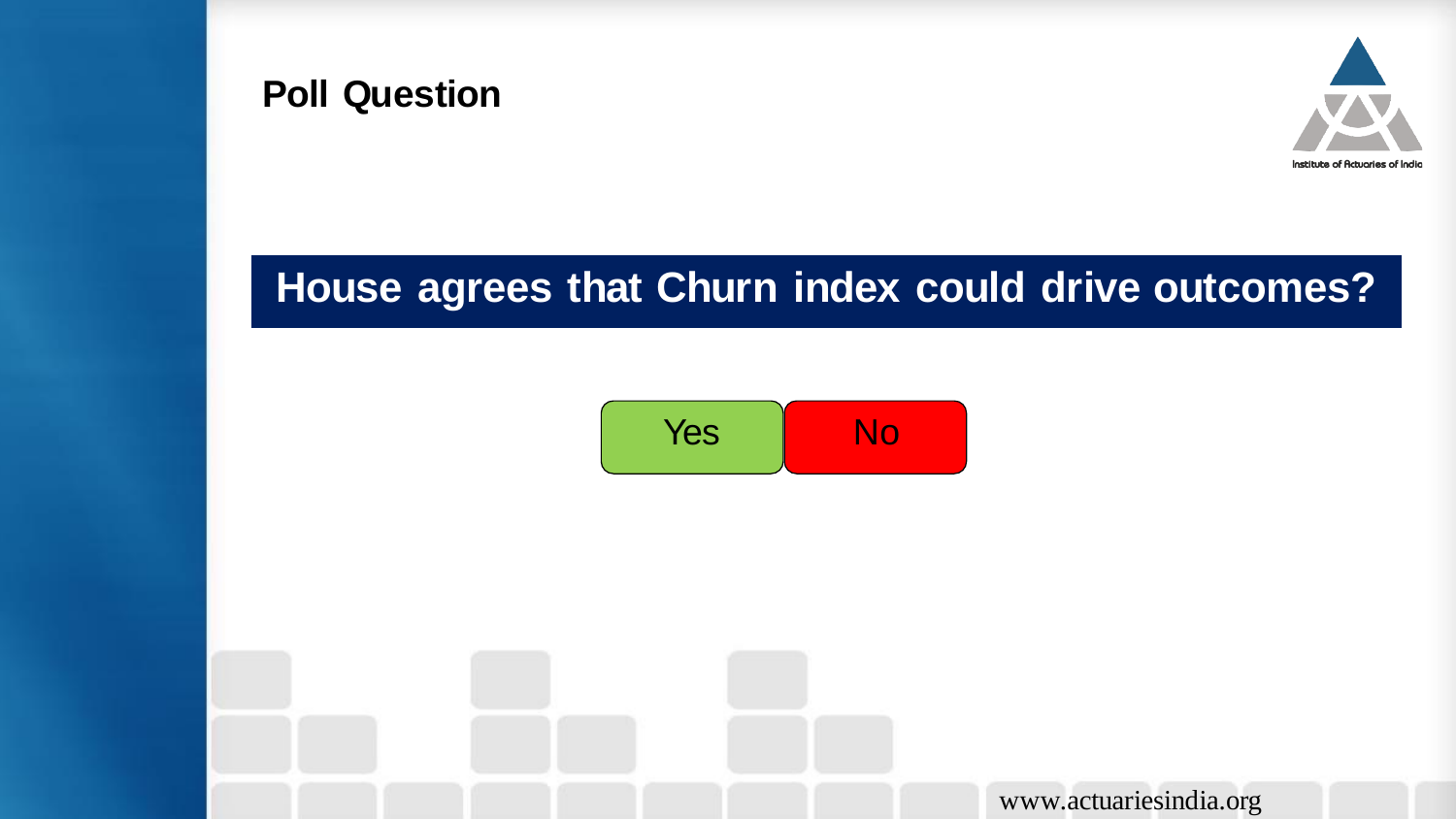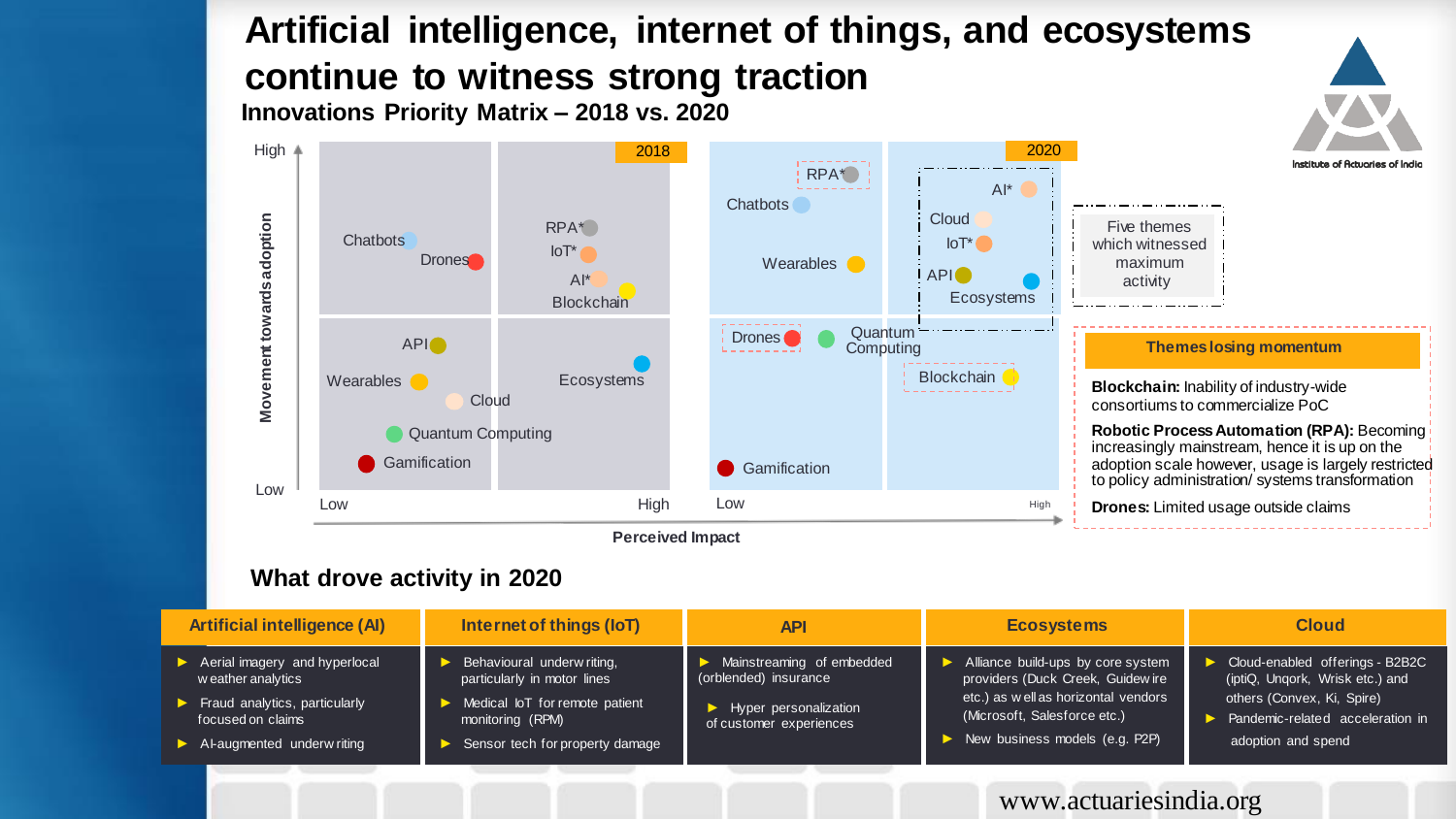### **Health insurance business models are rapidly moving toward ecosystems**





| <b>Customer engagement</b> |                                                                          |  |  |  |  |  |  |
|----------------------------|--------------------------------------------------------------------------|--|--|--|--|--|--|
| 500 <sub>m</sub>           | Estimated count of wearables to<br>be sold in 2021 (vs. 310m in<br>2017) |  |  |  |  |  |  |

| <b>Risk management</b> |                                                    |  |  |  |  |  |
|------------------------|----------------------------------------------------|--|--|--|--|--|
| 63%                    | US patients that do not adhere to<br>prescriptions |  |  |  |  |  |

#### **Digitization**

Estimated size of global electronic health record market by 2023 **US\$33.3b**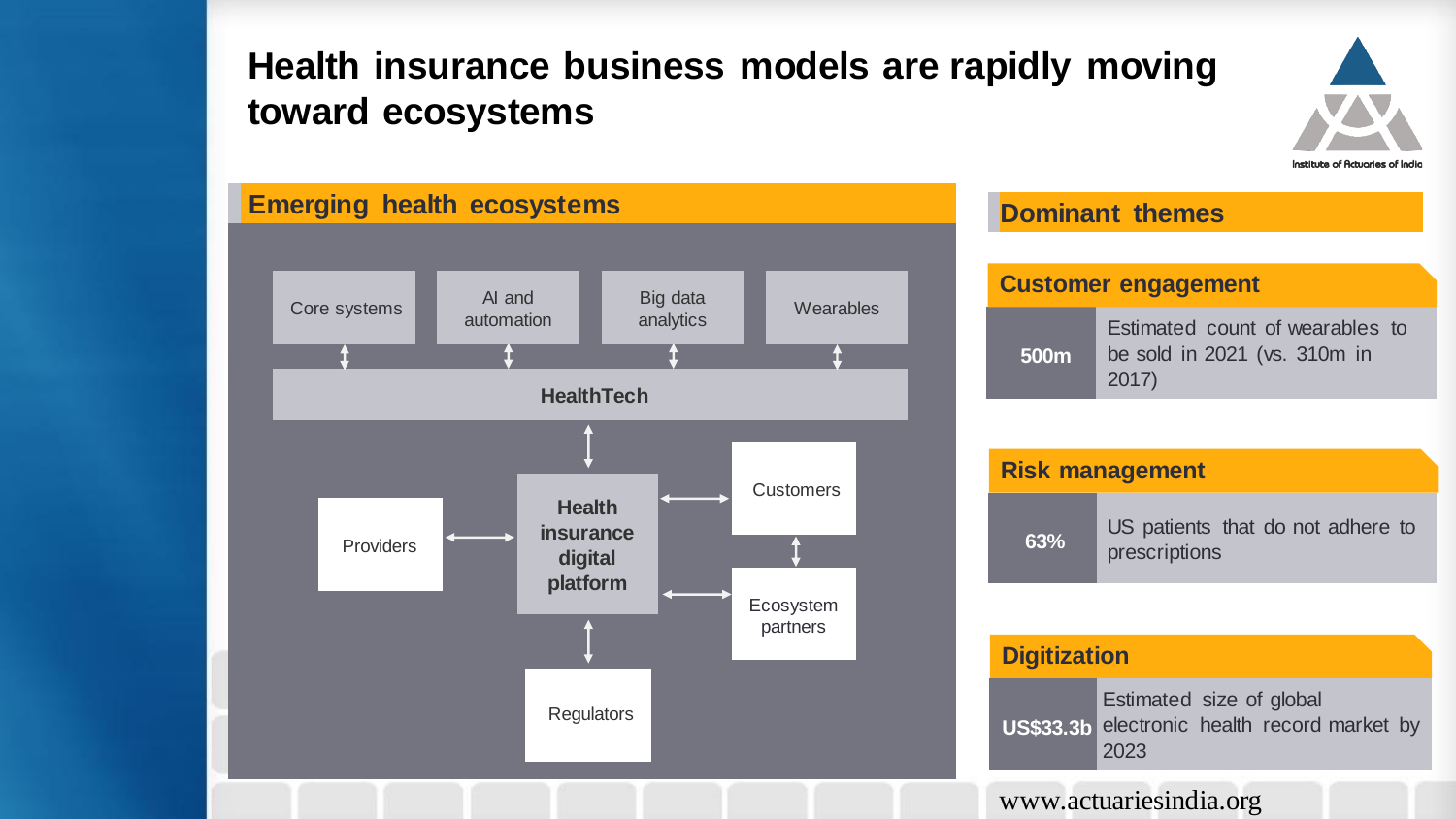### **Future of healthcare lies in wider eco-system integrations for a one-stop-shop catering to customer needs with personalized solutions**



**A future of care and collaboration; Insurers to pivot focus from claims settlement to being an active partner in their customers' health journeys** 

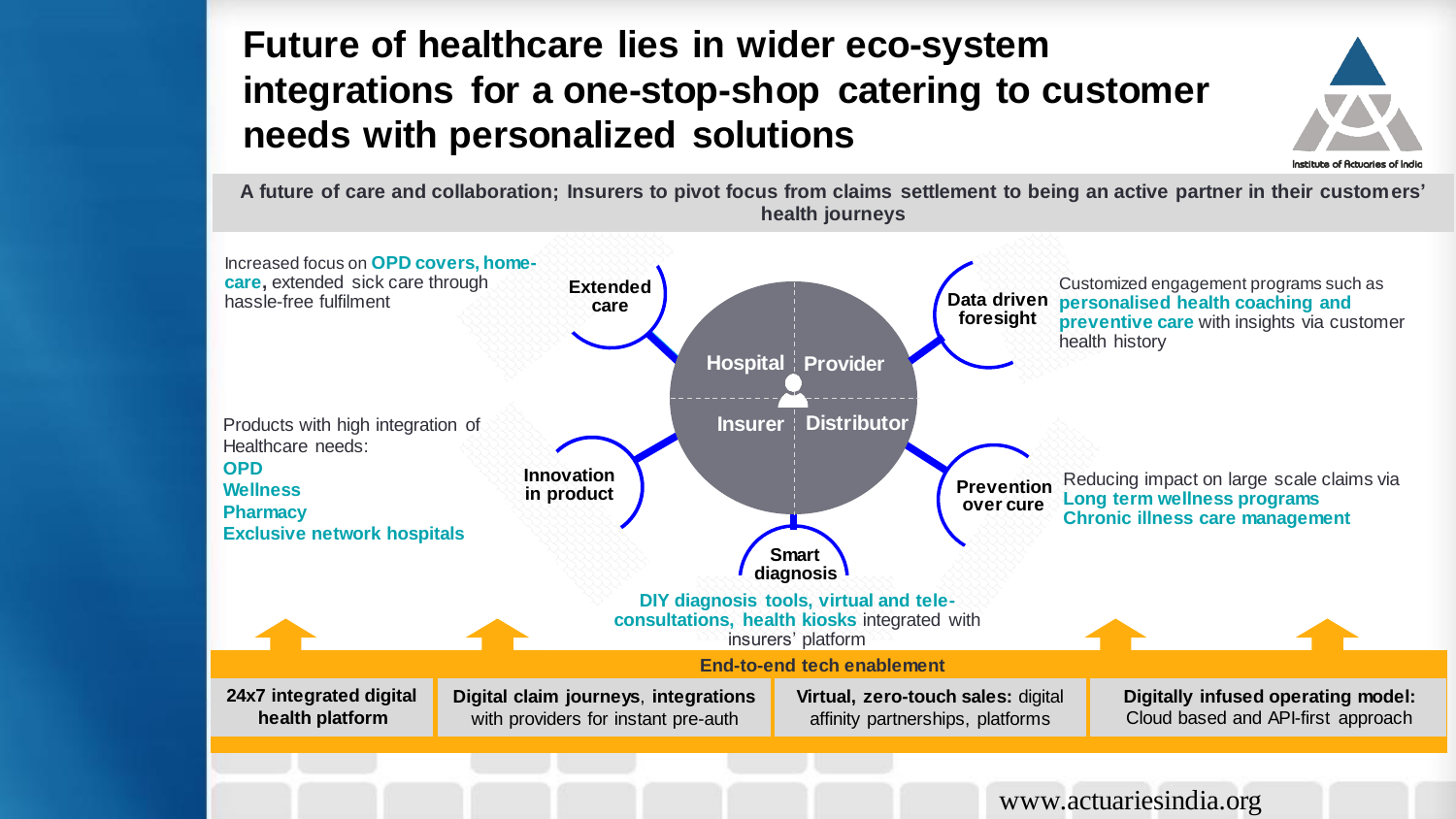

### **Poll Question**

## **House agrees for the companies to evolve their data capabilities in view of Future Healthcare eco-system?**

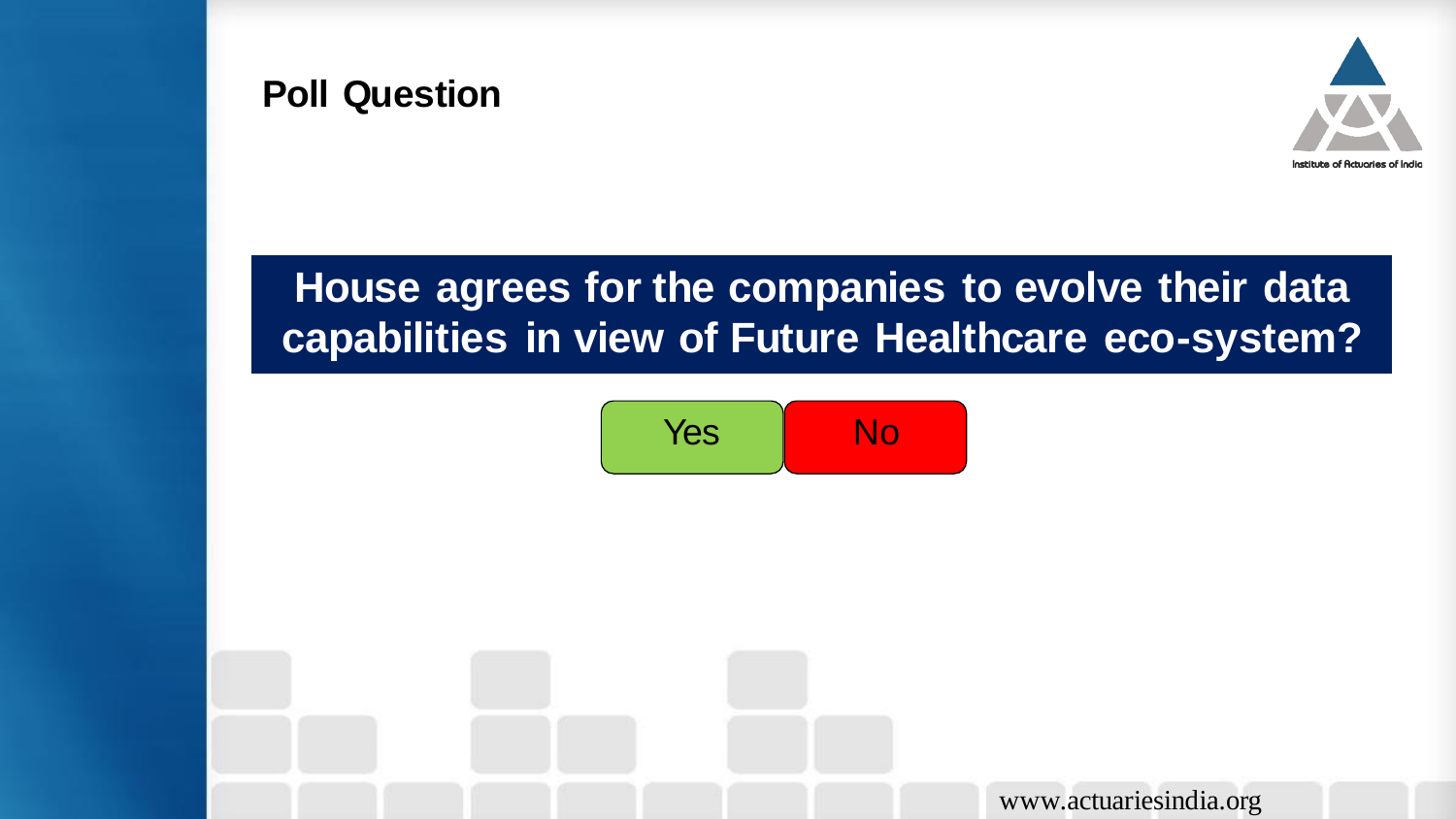### **Competition is no more with other insurers but value chain disruptors**



**Other leading tech giants including Apple, IBM, Google and Amazon have also embarked on projects that aim to derive medical insights from user data in near-real time**

**Companies are aiming to create cloud-based healthcare analytics services that improve diagnosis and treatment of disease.**



**1**

**2**

**Adoption of mobile and wearable technology by local NHS Trusts in partnership with Microsoft.**

**4**

**A pilot scheme is aiming to apply machine learning to predict epileptic seizure episodes prior to occurrence. The predictive model uses data on sleep patterns, exercise and heart rate of those with epilepsy.**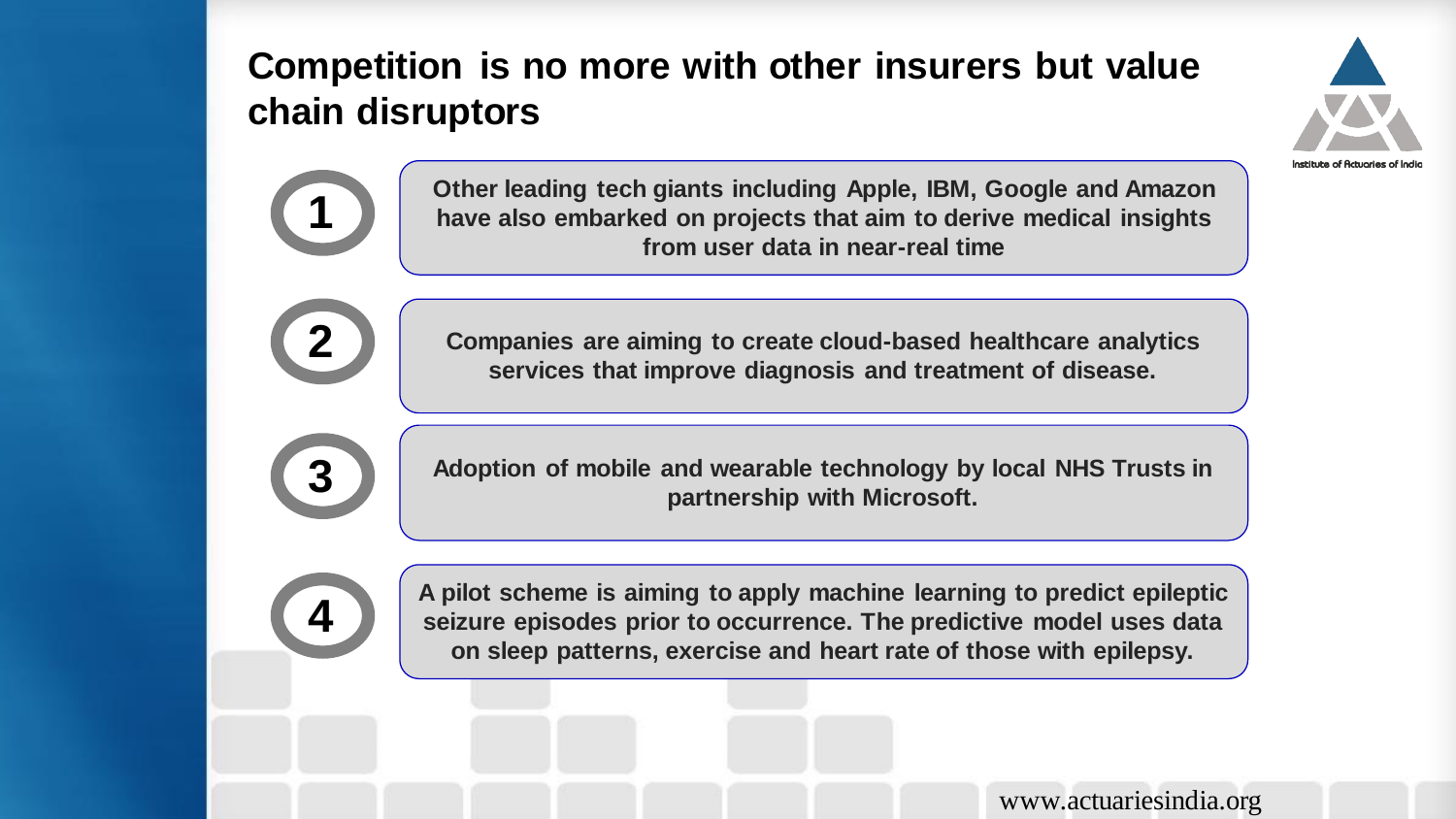### **5 ways Next-Gen insurers can be truly customer centric**



| <b>New Age Channel Approach</b> | Provide a frictionless new age-channels that can interact with<br>customers across any device at any time including SMS, What's app or<br><b>Facebook messenger</b>           |
|---------------------------------|-------------------------------------------------------------------------------------------------------------------------------------------------------------------------------|
| <b>Personalised Approach</b>    | Offer a personalised approach, where business processes are smartly<br>tailored to the specific characteristics of a customer                                                 |
| <b>API Technology</b>           | Use API technology to streamline connectivity between the different<br>components across the value chain and facilitate data enrichment and<br>usage of external data sources |
| <b>Build an Ecosystem</b>       | Build an ecosystem that allows leveraging new and innovative<br>technologies as part of the overall architecture                                                              |
| <b>Organization Mindset</b>     | To successfully adopt data analytics in the organisation, hiring the right<br>talent is of paramount importance                                                               |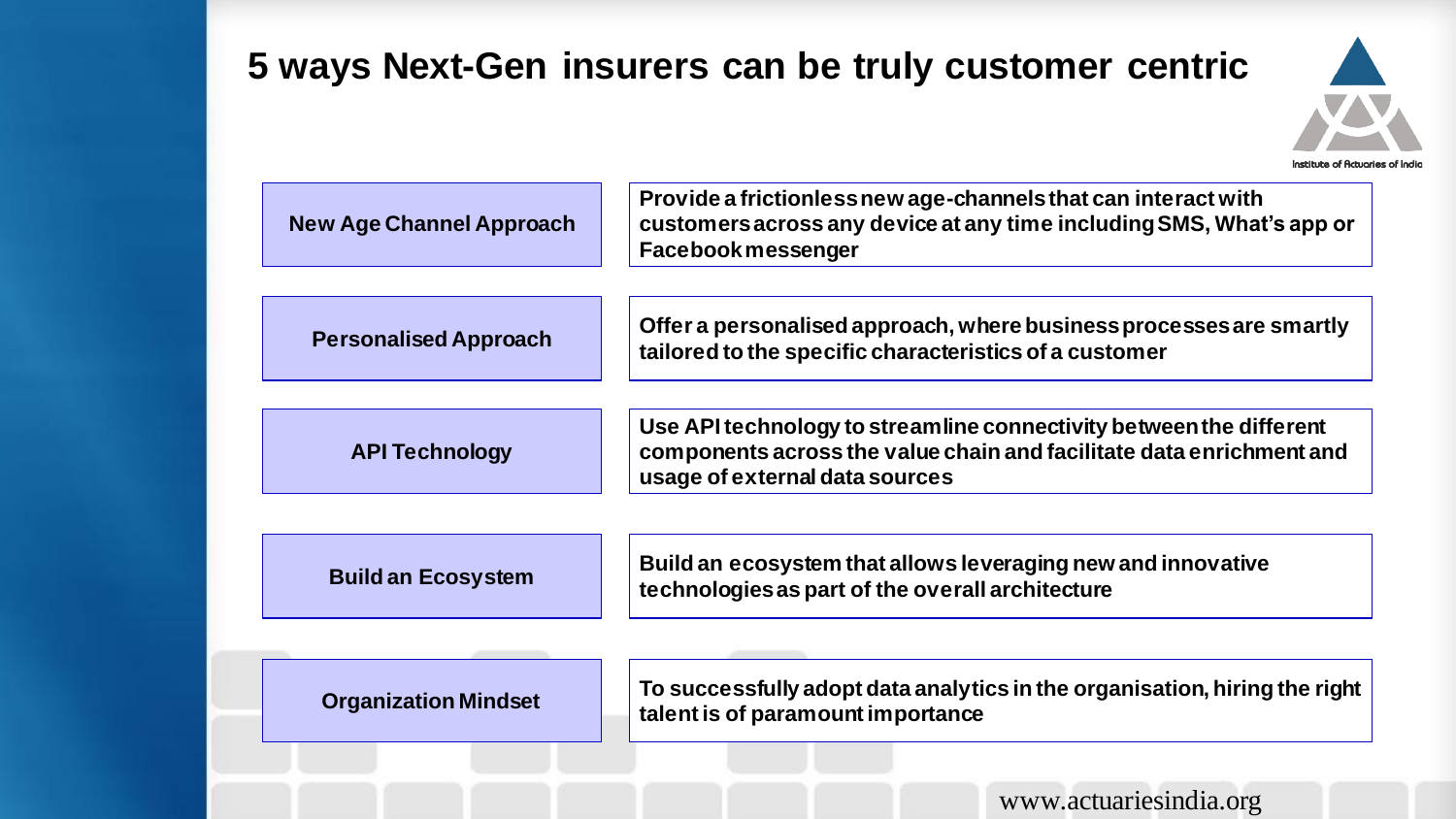### **Improving claims experience for customers as a key focus areas for InsurTechs**



#### **Digital transformation across claims experience value chain InsurTechs across claims value chain**

| Detection/<br>alert                   | Providing advanced warning of events, reducing the risk and severity of loss and therefore the claim<br>Technologies being used:<br>Dashcams, Telematics, Predictive analytics, Internet of things, LIDAR                      | Claims platforms<br>claim<br>$\Theta$<br>technology<br>ManageMy | FNOL and claims<br>capture<br><b>参 PHOTOCERT</b>                                                     |
|---------------------------------------|--------------------------------------------------------------------------------------------------------------------------------------------------------------------------------------------------------------------------------|-----------------------------------------------------------------|------------------------------------------------------------------------------------------------------|
| <b>First notice of</b><br>loss (FNOL) | ~80% of personal lines claims being dealt with by robot (prescript conversations), generating significant<br>savings<br>Technologies being used:<br>Chatbots, AI, Robotic process automation (RPA)                             | snapsheet<br>omni:us                                            | RIGHTINDEM<br>O INSLY<br><b>G</b> dropin<br>TRACTABLE<br>Fraud detection<br>and settlement<br>onfido |
| Engagement/<br>investigation          | Policyholders can simply take a photo or a video of an incident that leads to an expedient decision about<br>an event<br>Drone tech, Big data, Image recognition, RPA, Predictive analytics, AI<br>Technologies being used:    | <b>A</b> Verisk<br>RIGHTINDEM<br>Agero.                         |                                                                                                      |
| <b>Policy review</b>                  | NLP and associated tech can detect any issues in policy w ording that affect the outcome and losses<br>incurred in a claim<br>Technologies being used:<br>Natural language processing (NLP), Image recognition, AVML analytics | <b>Solero</b><br>SPEAR<br>HEAD                                  | <b>Shift</b><br><b>IUMIO</b><br>Technology<br><b>Spex</b><br>quantexa                                |
| Evaluation/<br>adjustments            | A cognitive service decision engine will interface with the portal and administrator systems to execute<br>the activity and feed into offline reporting<br>Technologies being used:<br>Cognitive service, Decision engine      | 360Globalnet <sup>®</sup><br>ıce<br><b>ACTURIS GROUP</b>        | Payments/ collection<br><b>stripe</b>                                                                |
| <b>Settlement</b>                     | These technologies can detect insurance fraud before the claims are paid, which reduces loss ratio and<br>limits false positives<br>RPA, Smart contracts, NLP, Dashcam, text mining<br>Technologies being used:                | <b>CLAIM CENTRA</b><br><i><b>LNNI</b></i>                       | IMBURSE<br>snapsheet                                                                                 |
|                                       |                                                                                                                                                                                                                                | www.actuariesindia.org                                          |                                                                                                      |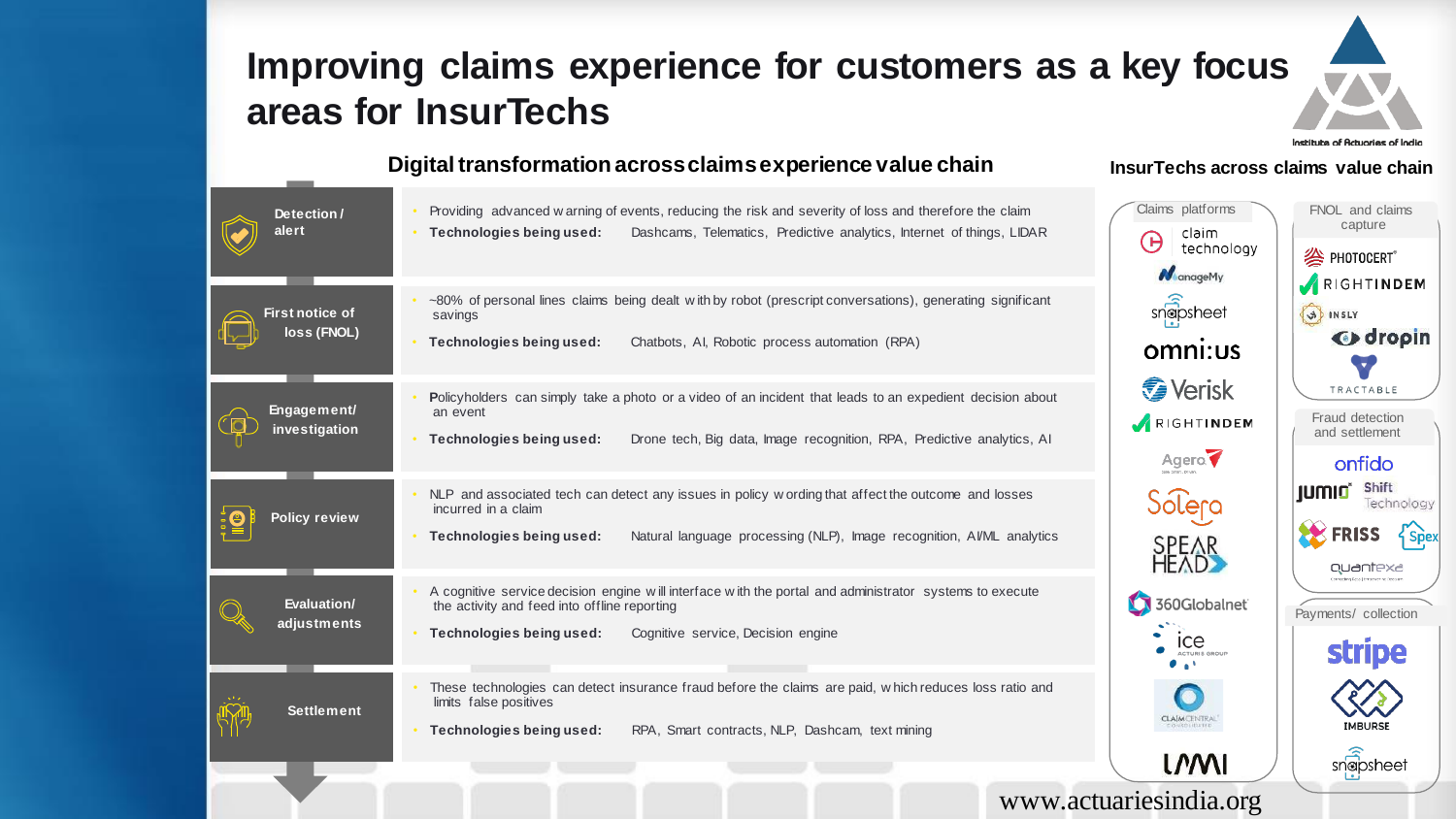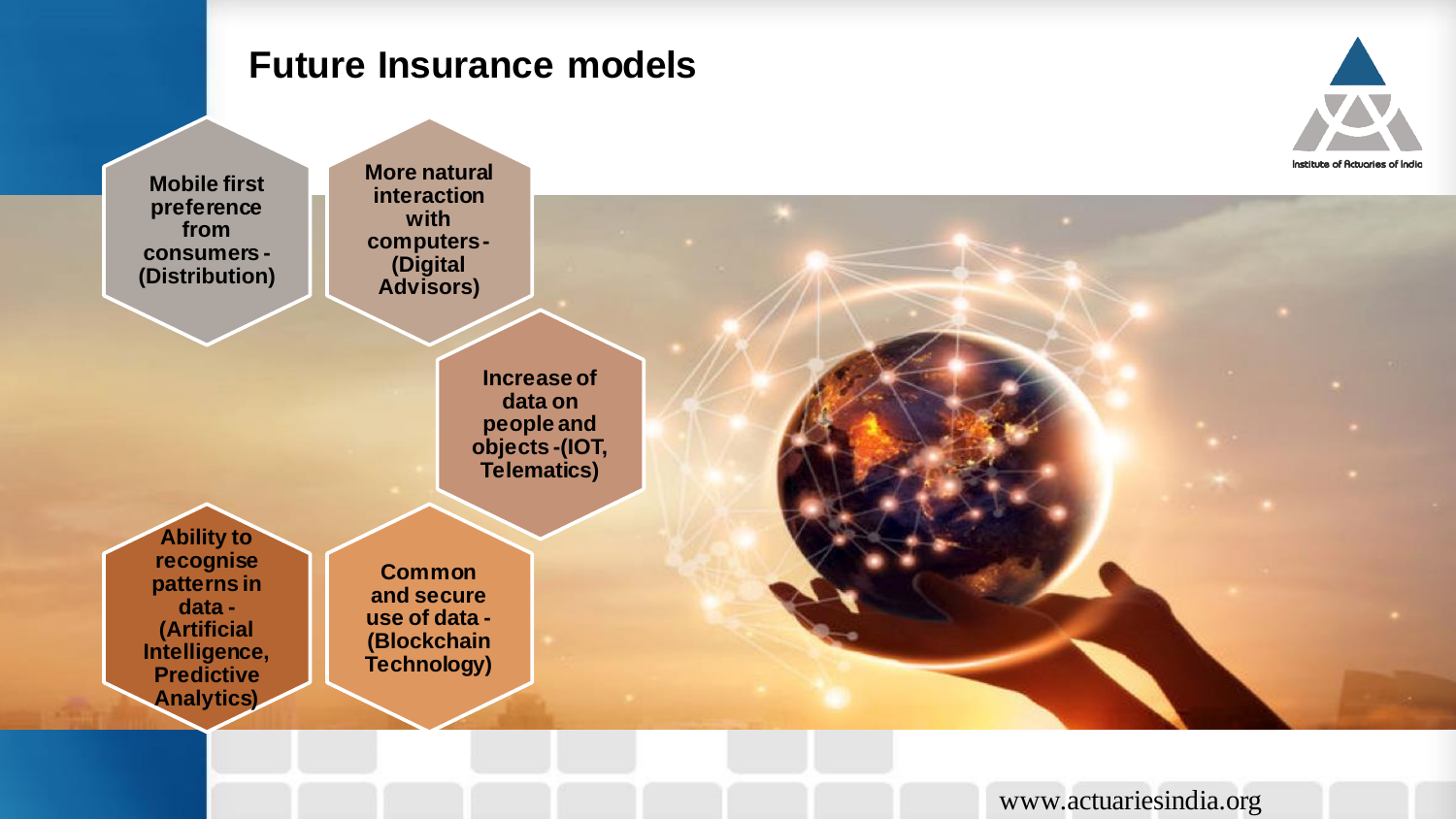### **Challenges to data science in insurance**

### **Processing vast amount of**

#### **data**

**Constructing a dynamic infrastructure that is capable of collecting and processing vast amounts of everyday data**

> **Recognizing challenges to Data Science in Insurance**

#### **Accuracy of connected devices**

**High levels of consumer engagement with and improved accuracy of connected devices are likely to be important in ensuring that data collected from these devices is reliable.**



#### **Selection bias**

**If data sources contain incomplete observations, selection bias or confounding medical interventions then this can decrease the accuracy of predictive models.** 

**Data privacy and confidentiality individuals may be concerned that their sensitive health-related data could be divulged to unwanted third parties**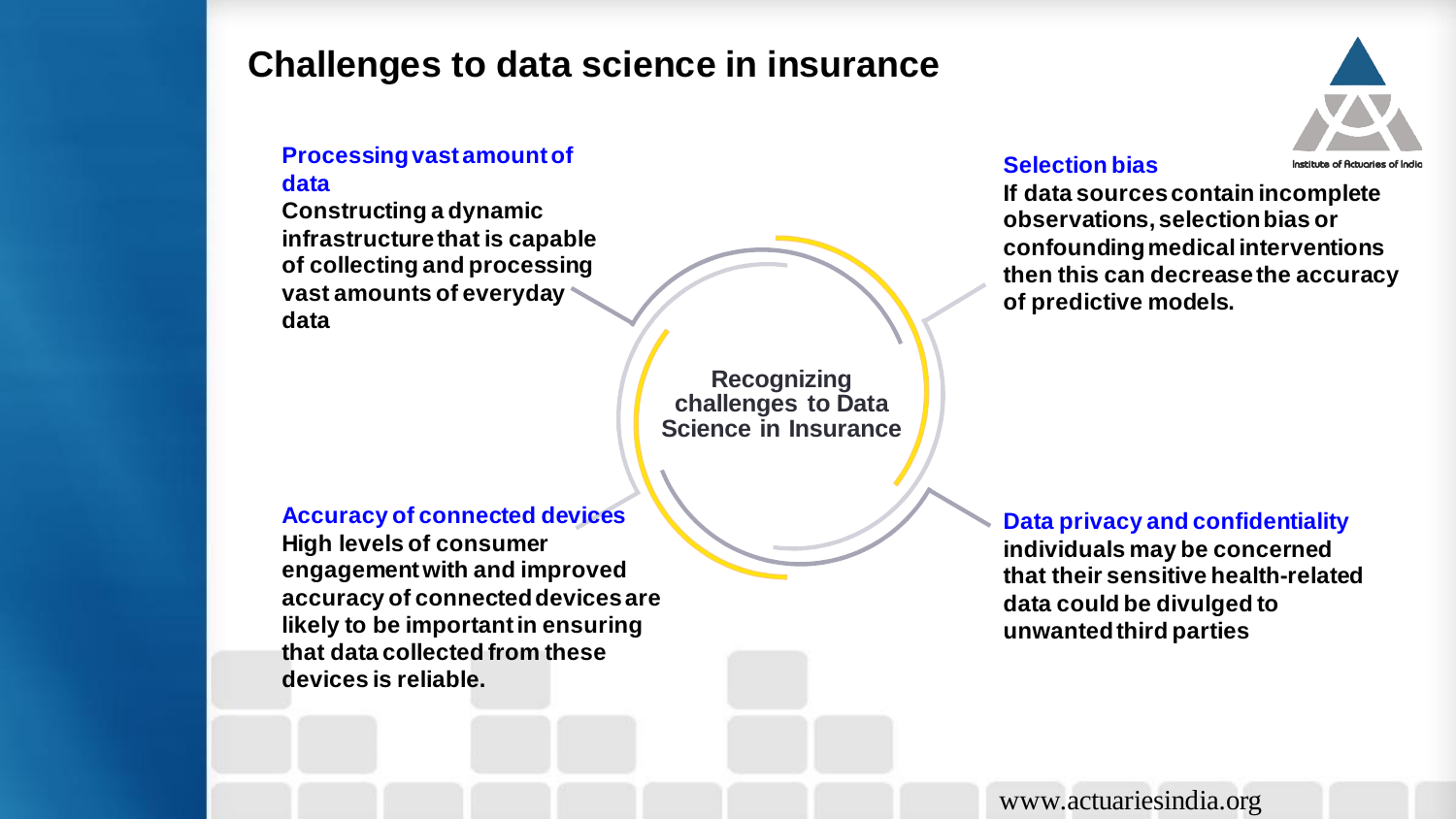



## **House is in agreement on the challenges in creating data sets in Healthcare & Health Insurance?**

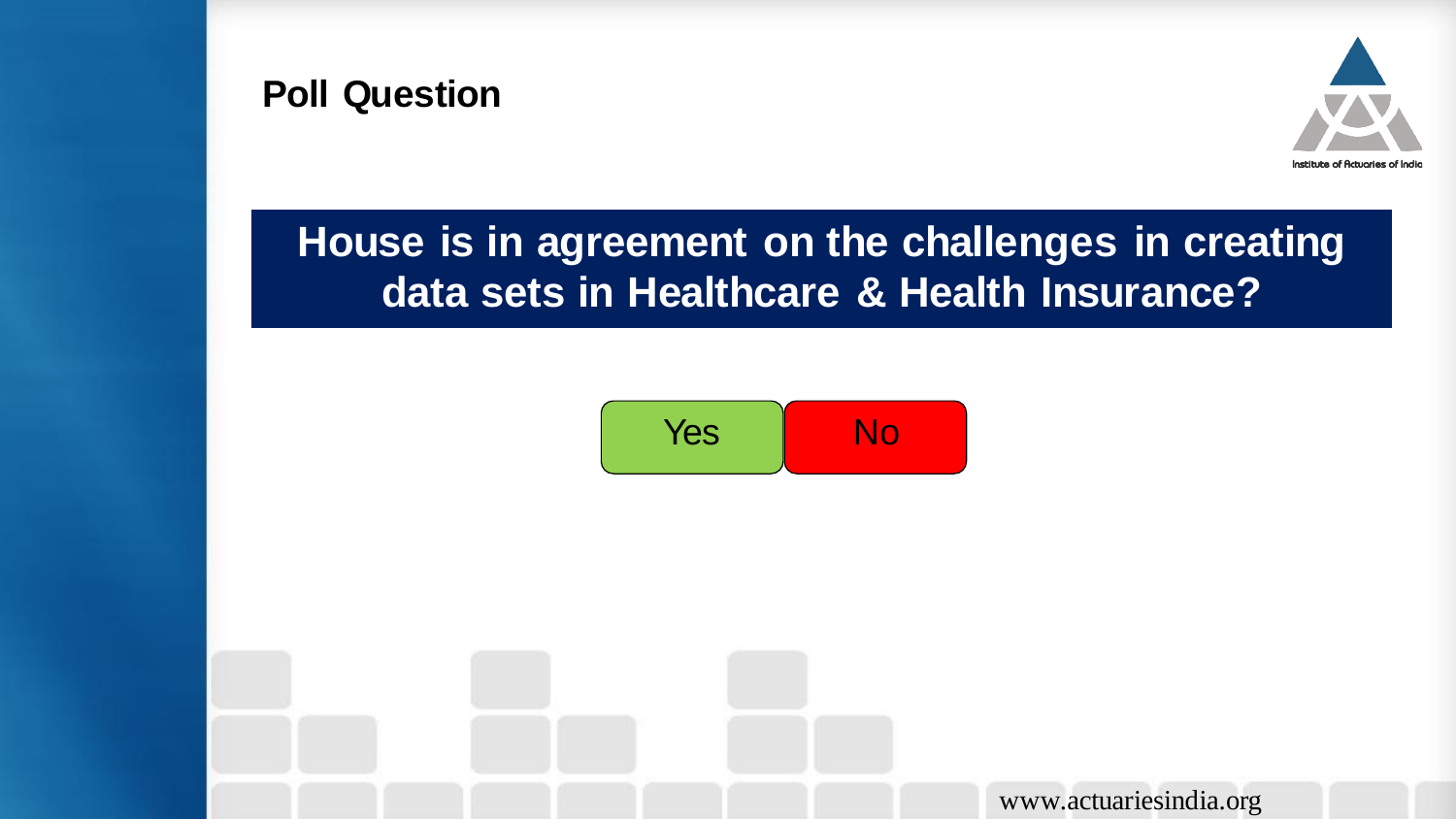

### **Case studies**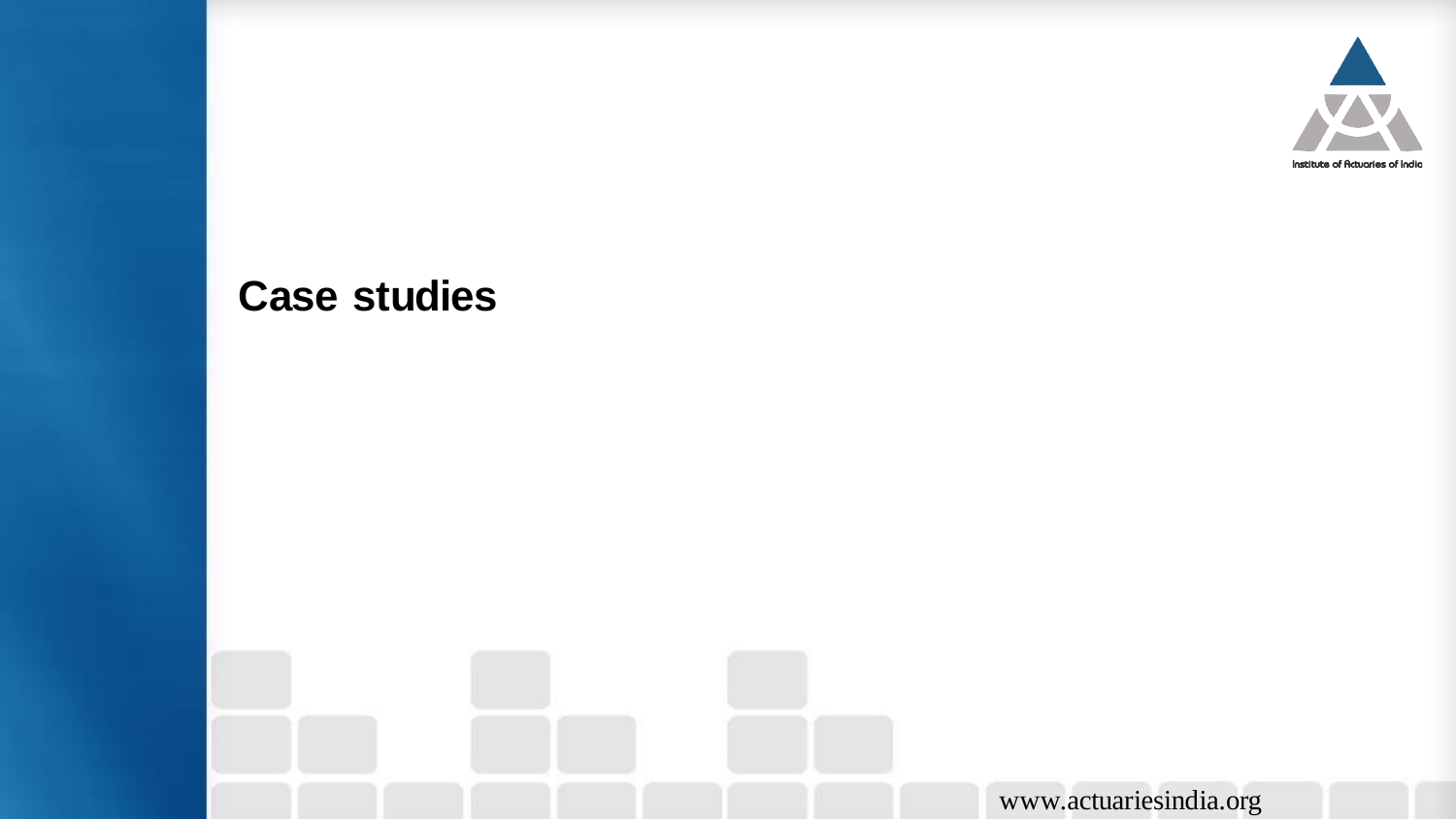### **Cigna partnered with Shift Technologies to improve its fraud detection capabilities and avoid illegitimate claims**



#### **Line of business: Life & Health Impact**

- As part of this partnership, Cigna evaluated Shift's fraud detection solution 'Force' to support its International Operations Unit
- Force's AI models tighten the level of security by identifying potential fraud by individuals and also enhance security by making correlations within the insurer's full data set
- Applying Force's AI-native technology within the claims process increases the capabilities to discover fraud, which will give Cigna the power to fight fraud proactively rather than paying for illegitimate claims

**Cost:** Better fraud detection and risk management capabilities will

lead to cost reduction

**Value proposition:** Peace of mind for customer through its multi-layers fraud, waste and abuse (FWA) protection systems

#### **Key technologies involved \*** Cloud & related architecture Other technologies involved: Fraud analytics **Likelihood of impact on value chain elements** High  $\left(\begin{array}{c} \end{array}\right)$  Moderate Low **Likelihood of impact on key value chain elements Risk management**  $\sqrt{\phantom{a}}$  Artificial intelligence  $\sqrt{\phantom{a}}$  Internet of things  $\sqrt{\phantom{a}}$  API  $\sqrt{\phantom{a}}$  Ecosystems **Underwriting and Marketing & distribution Servicing & Operations Claims**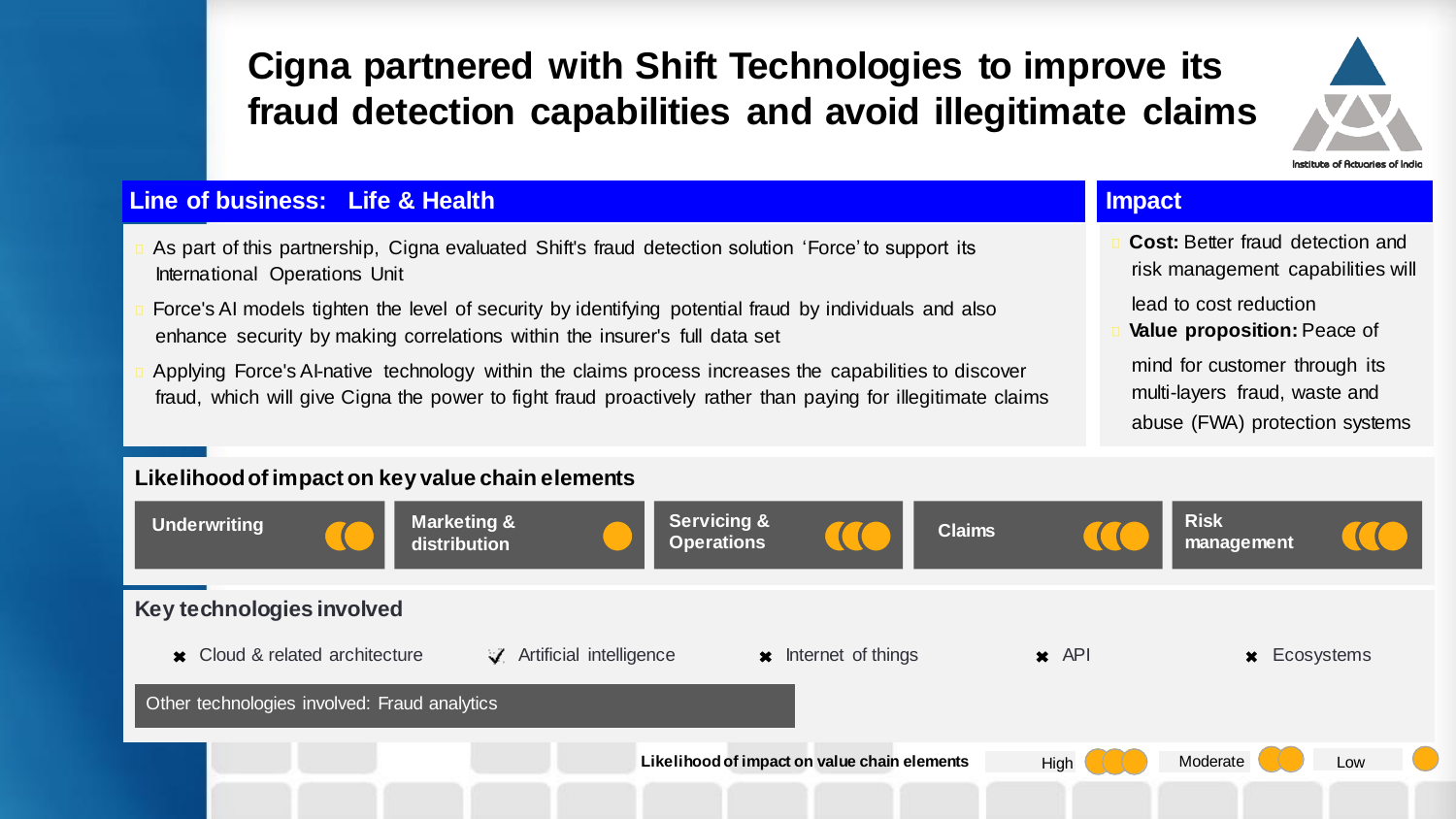### **Prudential to use Vitech's V3locity platform as a core administration platform for its entire group insurance business**



#### **Line of business: Life & Health**

- V3locity is a cloud-based administration, engagement, and analytics platform that features applications to enable full life cycle business functionality and enterprise capabilities
- Prudential will utilise V3locity to administer a range of insurance offerings including
- Accident, Critical Illness, Hospital Indemnity, Term Life, Short and Long-Term
- Disability, Universal Life, and Variable
- Universal Life among others

#### **Impact**

**Cost:** Leveraging cloud-native architecture to deliver solutions

with enhanced security and reduce cost

**Value proposition:** Catering to evolving customer needs and

transforming end-to-end customer experience

#### **Key technologies involved** Cloud & related architecture Other technologies involved: None **Likelihood of impact on key value chain elements Underwriting Community Community Community Community Community Community Community Community Community Community operations Risk management \*** Artificial intelligence  $\bullet$  **\*** Internet of things  $\bullet$  API  $\bullet$  Ecosystems **Claims Likelihood of impact on value chain elements** High  $\left(\begin{array}{c} \end{array}\right)$  Moderate Low **Marketing & distribution**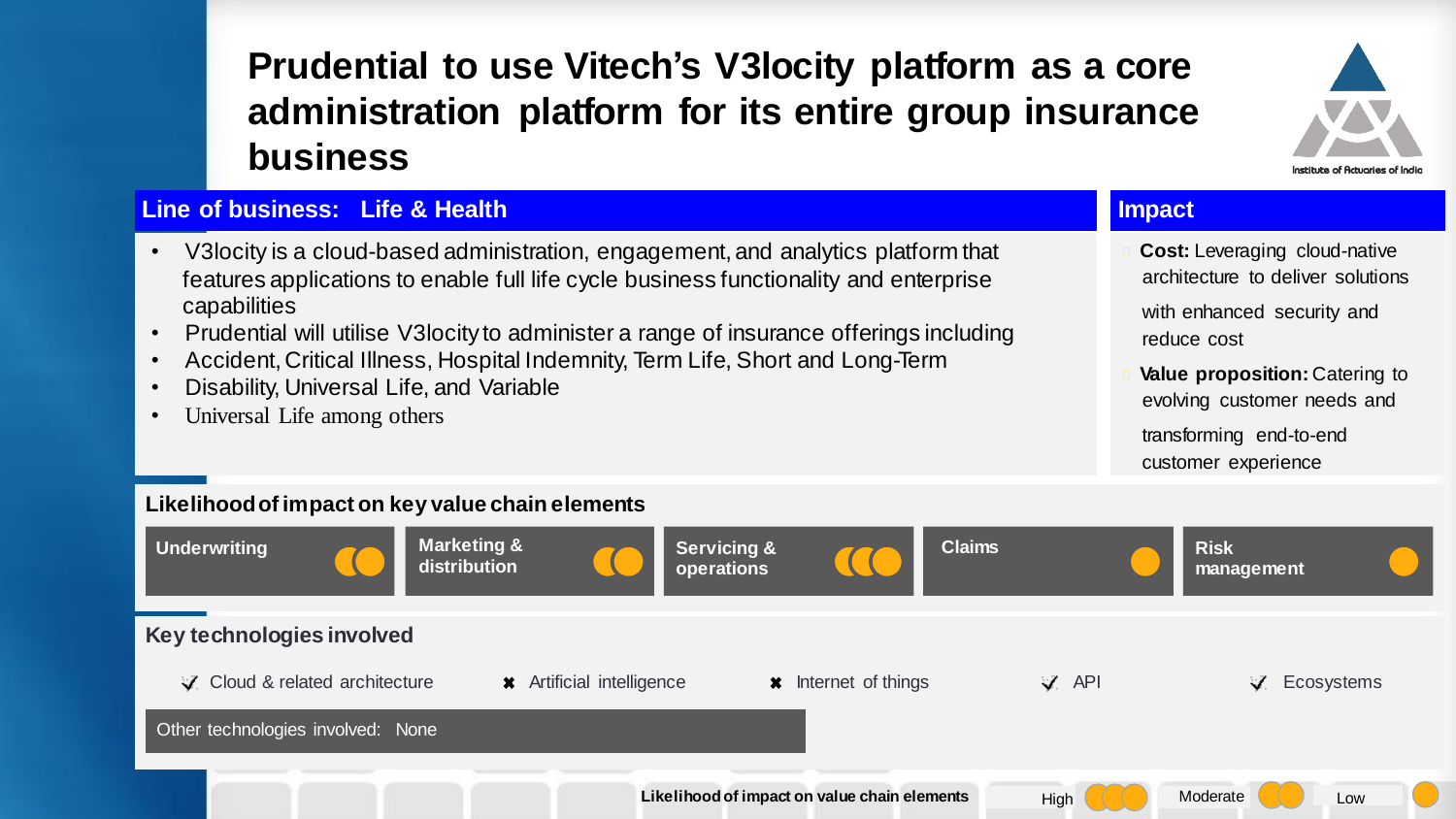

### **Credit Suisse launched integrated bancassurance solutions in partnership with AXA**

#### **Line of business: Life & Health Impact**

- The objective of this partnership is to provide Credit Suisse clients with a comprehensive digital offering and addressing to their needs from a single app
- AXA will add customized insurance modules to Credit Suisse's new digital banking offering of CSX app which makes the app a promising new distribution channel for their digital insurance products
- The bancassurance solutions will be offered directly via the CSX app and all other client channels. Initially, the solutions will be made available to select client groups from first quarter of 2021 onwards

 **Revenue:**Reaching out to more clients via new distribution channel to generate more revenues

#### **Likelihood of impact on key value chain elements**